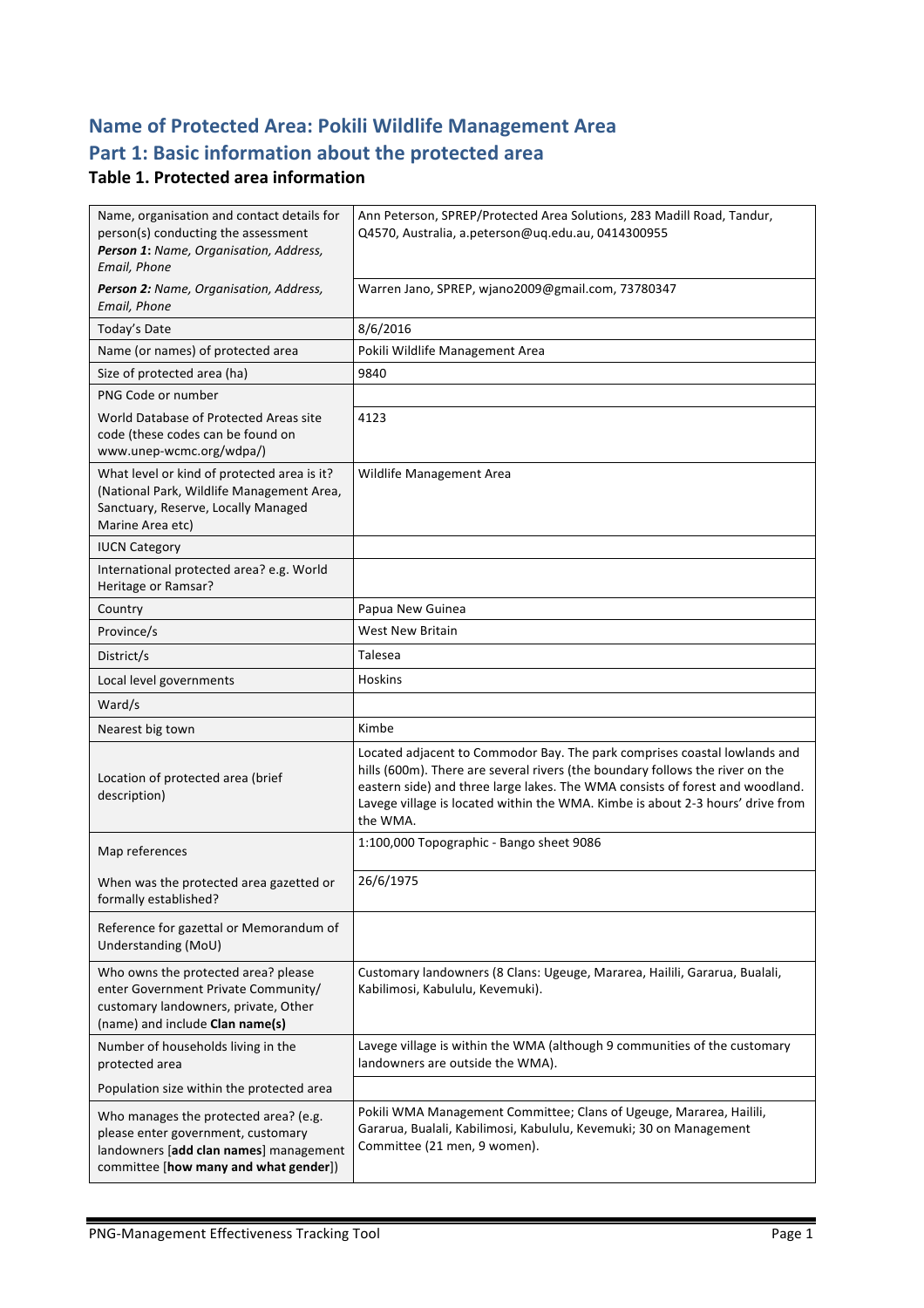| Total number of staff (this means anyone<br>working on the protected area in paid jobs<br>-whether NGOs, community, rangers or<br>customary landowners                                                                                         | $\pmb{0}$                                                                                                                                                                                                                                                                                                                                                                                                                                                    |
|------------------------------------------------------------------------------------------------------------------------------------------------------------------------------------------------------------------------------------------------|--------------------------------------------------------------------------------------------------------------------------------------------------------------------------------------------------------------------------------------------------------------------------------------------------------------------------------------------------------------------------------------------------------------------------------------------------------------|
| Temporary paid workers                                                                                                                                                                                                                         | 0 (There are external sources that assist the WMA: 3 Mahonia Na Dari<br>(Stephanie, George, Claudia), 2 New Britain Palm Oil (Michael and Dianne), 2<br>PNG Institute of Biological Research)                                                                                                                                                                                                                                                                |
| Permanent paid workers                                                                                                                                                                                                                         | 0                                                                                                                                                                                                                                                                                                                                                                                                                                                            |
| Annual budget (US\$) - excluding staff<br>salary costs                                                                                                                                                                                         | 0                                                                                                                                                                                                                                                                                                                                                                                                                                                            |
| Operational (recurrent) funds                                                                                                                                                                                                                  | 0                                                                                                                                                                                                                                                                                                                                                                                                                                                            |
| Project or special funds                                                                                                                                                                                                                       | 26,500 kina from donor agencies (e.g. West New Britain Division of Forestry<br>and d Office of Climate Change, The Nature Conservancy, USAid, Mama Graun,<br><b>Provincial Government)</b>                                                                                                                                                                                                                                                                   |
| Reason for protected area establishment                                                                                                                                                                                                        | To protect the area from oil palm production and to conserve areas for<br>megapode eggs.                                                                                                                                                                                                                                                                                                                                                                     |
| What are the main values for which the<br>area is designated (Fill this out after data<br>sheet 2)                                                                                                                                             | Conservation of megapodes, hot springs, lakes, forest, animals and sacred sites.                                                                                                                                                                                                                                                                                                                                                                             |
| List the primary protected area<br>management objectives (add lines if<br>needed after the most important<br>objectives):<br>Management objective 1                                                                                            | Conserve megapodes.                                                                                                                                                                                                                                                                                                                                                                                                                                          |
| Management objective 2                                                                                                                                                                                                                         | Protected sacred areas                                                                                                                                                                                                                                                                                                                                                                                                                                       |
| Management objective 3                                                                                                                                                                                                                         |                                                                                                                                                                                                                                                                                                                                                                                                                                                              |
| Number of people involved in answering<br>the assessment questions                                                                                                                                                                             | 7                                                                                                                                                                                                                                                                                                                                                                                                                                                            |
| Name/organisation/contact details of<br>people participating in the assessment                                                                                                                                                                 | Nellie Bou, Mahonia Na Dari, PO Box 697 Kimbe, WNB, rhinowosp@gmail.com,<br>73870227; Stephanie Tangole, Mahonia Na Dari (as above),<br>Stephanie.tangole@gmail.com, 72289764; Louis Boko, Hoskins LLG, PO Box<br>145, Kimbe, 72956725; Ambrose Tausulu, Pokili WMA, PO Box 614, Kimbe<br>WNB, 73288698; Barth Inaka, Pokili WMA, PO Box 614 Kimbe, WNB, 73454603;<br>Betty Tito, Pokili WMA (as above), Emmanuel Cosey, Pokili WMA (as above),<br>79012837. |
| Customary landowners/other community;<br>CEPA, Other national government agency;<br>Provincial govt; local level govt; Protected<br>area staff (anyone working on the<br>protected area in paid jobs; NGO; Donors;<br>External experts; Others | Customary landowners (4); NGOs (2) Mahonia Na Dari; LLG (1)                                                                                                                                                                                                                                                                                                                                                                                                  |
| Please note if assessment was carried out<br>in association with a particular project, on<br>behalf of an organisation or donor                                                                                                                | SPREP through the PNG Protected Area Assessment Project, which is a<br>component of the GEF Community-based Forest and Coastal Conservation and<br>Resource Management Project in PNG.                                                                                                                                                                                                                                                                       |

## Part 2: What makes this protected area special and important?

We are at Hoskins. Pokili was gazetted in 1975 because we have megapodes and their eggs. There are also muruk (cassowary), pigs and forest with timber. It is primary forest which is protected. There are 8 creeks that run into the coastline. There are three big lakes (Roka, Margu, Lallile). There are mangroves along the coast. There are food gardens that provide plenty of food (eg. Sago). There are sacred sites in the hills and hot springs. The protected area covers the land. There is a proposal for the WMA to extend to the coast and into the water. We have coastline and marine ecosystems, with fish, dolphins, turtles (leatherbacks). The surrounding land is mainly oil palm and it is a big problem.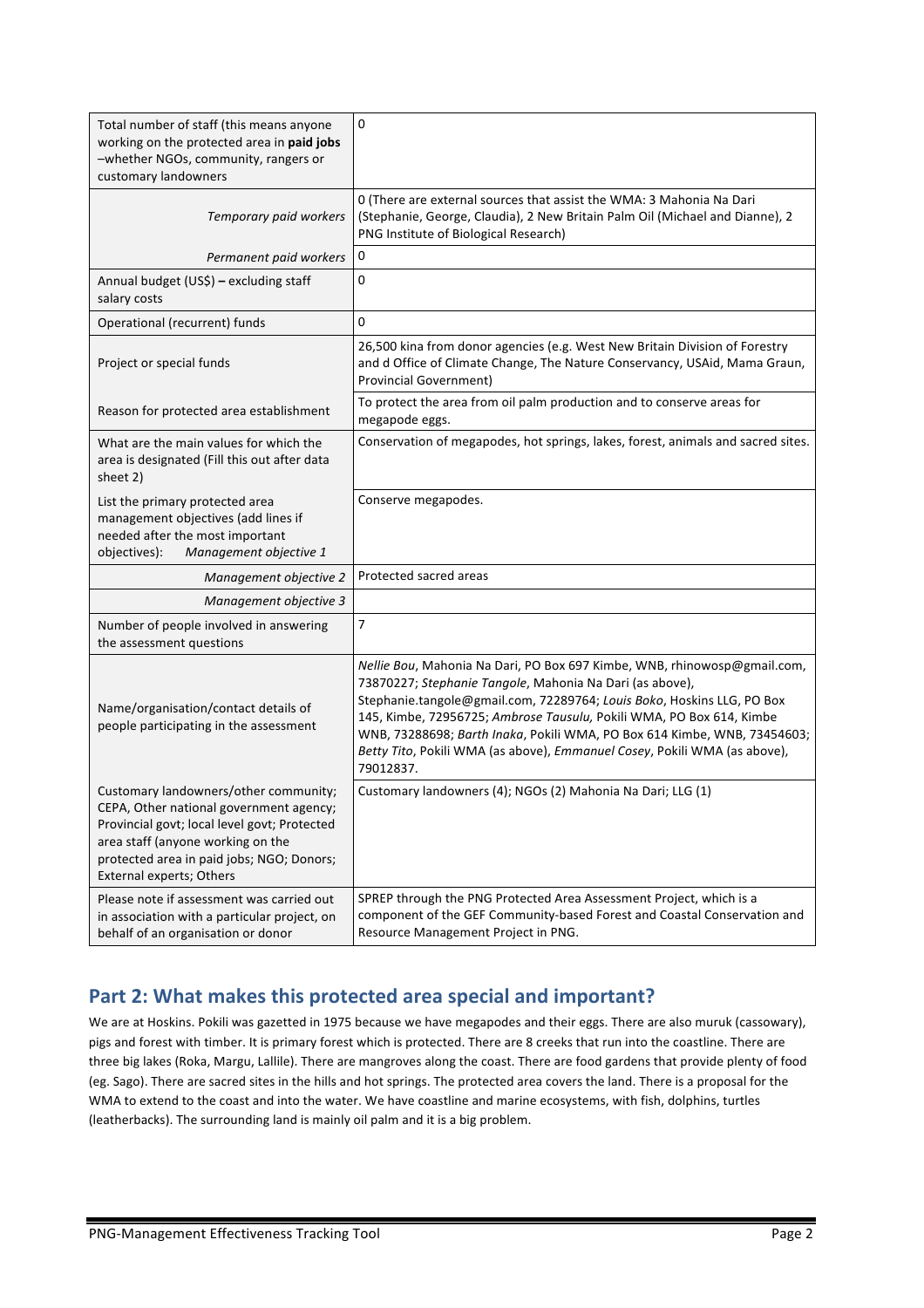### Table 2. Key values of the protected area

| No.            | <b>Key values</b>        | <b>Brief description</b>                                                                                                                                                                                                                                               | <b>Note if endangered</b><br>species or<br>ecosystem (IUCN) |
|----------------|--------------------------|------------------------------------------------------------------------------------------------------------------------------------------------------------------------------------------------------------------------------------------------------------------------|-------------------------------------------------------------|
| 1              | Megapode eggs            | People use them to generate income and for protein.                                                                                                                                                                                                                    |                                                             |
| $\mathfrak{p}$ | Forest and plants        | People use the timber to make houses. Orchids (some<br>research, but information not provided to the landowners).<br>Need to undertake further research to identify them. Gardens<br>are not allowed in the WMA (although people from Lavege<br>Village have gardens). |                                                             |
| 3              | Hot springs              | This is a traditional site used for initiation of first born children<br>and other purposes. It is also used for cooking as the water is<br>very hot. It is also a very important potential tourist site.                                                              |                                                             |
| 4              | Animals (including pigs) | Wallaby, cassowary, snakes, many birds (hornbill) – feathers<br>for customary purposes. Hunting takes place in the WMA (but<br>no use of shotguns – traps can be used).                                                                                                |                                                             |
| 5              | Sacred areas             | Some of the birds go there. Also includes hot springs and<br>places for megapodes.                                                                                                                                                                                     |                                                             |
| 6              | Lakes                    | There are two lakes within the WMA (one is outside and it was<br>drained for oil palm $-$ this one was supposed to be in the<br>WMA. There is a court case over this issue).                                                                                           |                                                             |

### **Table 3. Checklist of benefits**

| How important is the protected area for each of |                                                 | <b>Score</b>   | <b>Comment</b>                                                 |
|-------------------------------------------------|-------------------------------------------------|----------------|----------------------------------------------------------------|
|                                                 | the listed values/benefits?                     | (0,1,2, DK)    |                                                                |
|                                                 | 1. Biodiversity $-$ the presence of many        | $\overline{2}$ | Many important plant (forest and flowers) and animal           |
|                                                 | different kinds of plants, animals and          |                | species (e.g. megapodes, cassowary, birds).                    |
|                                                 | ecosystems                                      |                |                                                                |
|                                                 | 2. Presence of rare, threatened, or endangered  | $\overline{2}$ | Development (e.g. oil palm) is pressing on the WMA and         |
|                                                 | species (plants and animals)                    |                | conservation of megapodes is important.                        |
|                                                 | 3. Ecosystems (e.g. wetlands, grasslands, coral | $\overline{2}$ | Forest ecosystem, lake ecosystem (crocodiles, sago - food      |
|                                                 | reefs etc) that are rare because they have      |                | and for roof material).                                        |
|                                                 | been cleared or destroyed in other areas        |                |                                                                |
|                                                 | 4. Protecting clean, fresh water                | $\overline{2}$ | Forest is important to protect water quality. In areas         |
|                                                 |                                                 |                | where oil palm development has happened it has                 |
|                                                 |                                                 |                | destroyed the fresh water supplies.                            |
|                                                 | 5. Sustaining important species in big enough   | $\overline{2}$ | Megapodes breed in the sacred sites. The area is large and     |
|                                                 | numbers that they are able to survive here      |                | there is sufficient size for biodiversity to survive. The land |
|                                                 |                                                 |                | use plan will help to determine where to put new land          |
|                                                 |                                                 |                | uses and protect the important habitat.                        |
|                                                 | 6. Providing a source of employment for local   | $\overline{2}$ | WMA has 10 rangers (4 women, 6 men) - monitoring               |
|                                                 | communities now                                 |                | harvesting of megapodes (Tuesday and Friday for                |
|                                                 |                                                 |                | harvesting eggs, monitoring the techniques people are          |
|                                                 |                                                 |                | using [no metal plates], backfilling the hole). No             |
|                                                 |                                                 |                | monitoring of number of eggs taken. Community project          |
|                                                 |                                                 |                | on putting in mangrove seedlings - paid 10% as fee to the      |
|                                                 |                                                 |                | Management Committee.                                          |
| 7.                                              | Providing resources for local subsistence       | $\overline{2}$ | Megapodes are important for the community. Eggs are an         |
|                                                 | (food, building materials, medicines etc.)      |                | important protein source. It is threatened by oil palm         |
|                                                 |                                                 |                | expansion and increasing population numbers. Sago is           |
|                                                 |                                                 |                | used for roofing, timber for houses. Hunting happens in        |
|                                                 |                                                 |                | the WMA - main source of diet for the people. Plants are       |
|                                                 |                                                 |                | used for traditional medicines and to make bilums and          |
|                                                 |                                                 |                | paintings (facial paintings); hot springs provides the clay    |
|                                                 |                                                 |                | (colours for painting) and many differed colours of clay.      |

Not important 0; Important 1; Very important 2; Don't know DK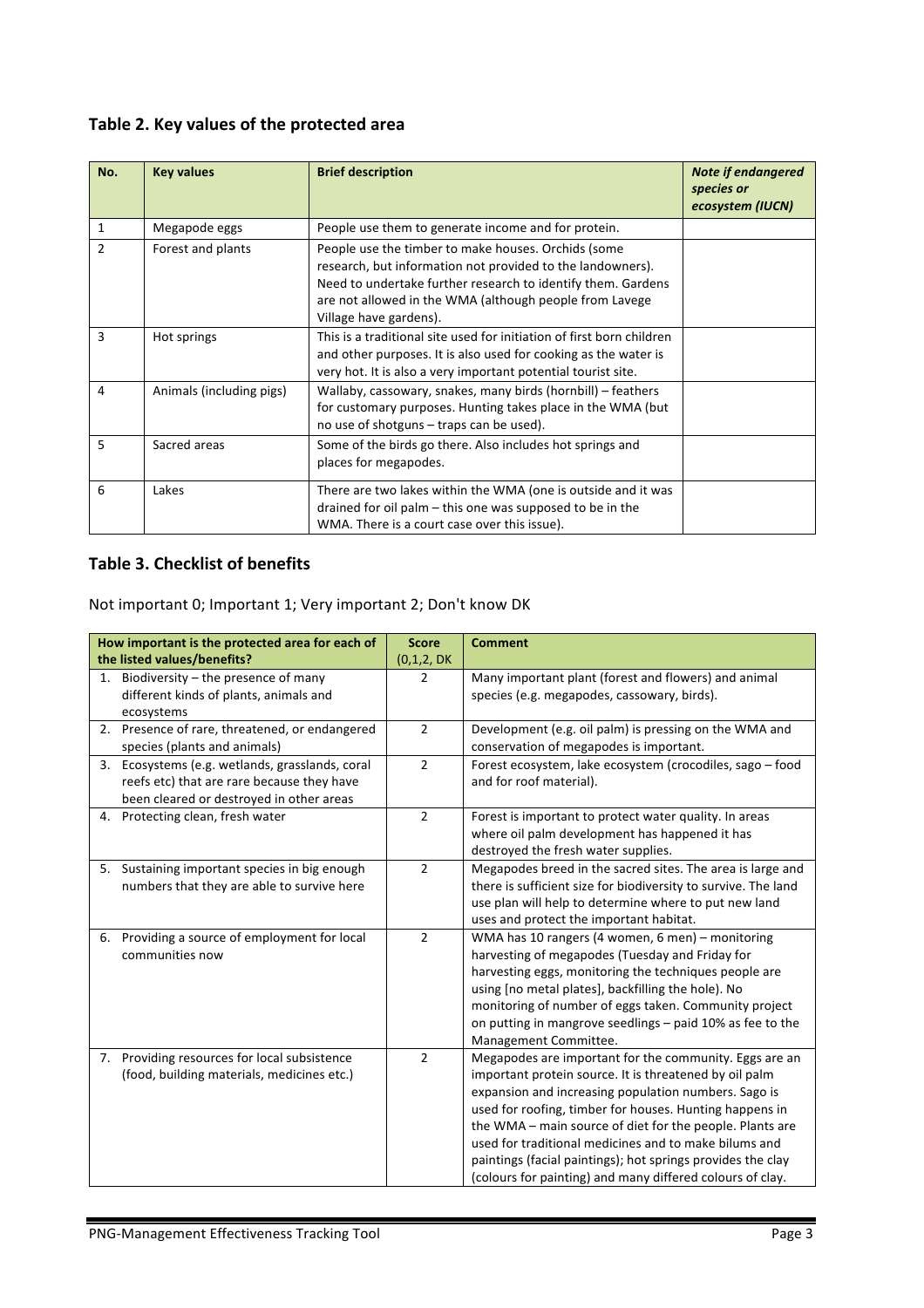| 8. Providing community development<br>opportunities through sustainable resource<br>use                 | $\overline{2}$ | Avenue for making money e.g. megapode eggs are sold.<br>Need to look for opportunities to market and expand the<br>sale. Land use planning will assist in identifying areas for a<br>range of resource use activities. There is potential for<br>tourists to come and visit the megapode sites. Perhaps<br>also important for research opportunities. Possible use for<br>carbon trading.                                                                              |
|---------------------------------------------------------------------------------------------------------|----------------|------------------------------------------------------------------------------------------------------------------------------------------------------------------------------------------------------------------------------------------------------------------------------------------------------------------------------------------------------------------------------------------------------------------------------------------------------------------------|
| 9. Religious or spiritual significance (e.g. tambu<br>places)                                           | $\mathbf{1}$   | Sacred sites/tambu places (for initiation of children and<br>important for megapodes).                                                                                                                                                                                                                                                                                                                                                                                 |
| 10. Plant species of high social, cultural, or<br>economic importance                                   | $\overline{2}$ | Some plants used for traditional medicines, sago for<br>roofing material and food, trees for timber, for making<br>bilum, natural palms for roofing and flooring, mats and<br>food.                                                                                                                                                                                                                                                                                    |
| 11. Animal species of high social, cultural, or<br>economic importance                                  | $\overline{2}$ | Megapodes (for protein and economic return), cassowary,<br>seagull, wallaby (not for eating), birds for feathers and<br>dresses.                                                                                                                                                                                                                                                                                                                                       |
| 12. Attractive scenery                                                                                  | $\overline{2}$ | Hot springs. Need to address this to identify things that<br>will bring tourist interest (e.g. megapode sites).                                                                                                                                                                                                                                                                                                                                                        |
| 13. Tourism now                                                                                         | $\mathbf{0}$   | Little or no tourism, because of the distance (2 -3 hour<br>drive) tourism is difficult and the road is poor. Tourists go<br>to Garu (better road and closer). It is important to improve<br>the road. Tourists tend to go to Vavua and Walindi, rather<br>than come to Pokili.                                                                                                                                                                                        |
| 14. Potential value for tourism in the future                                                           | $\overline{2}$ | There is potential for tourists to come and view the<br>megapode sites and the hot springs. The WMA also needs<br>to be attractive to draw in the tourists. We need a package<br>- hot springs, megapodes etc.                                                                                                                                                                                                                                                         |
| 15. Educational and/or scientific value                                                                 | $\mathbf{1}$   | Important research opportunities e.g. documentaries on<br>what is in the WMA. Lot of things in WMA have not been<br>studied. PNG Institute of Biological Research may be<br>interested (does research in PNG e.g. importance of plant<br>species and local knowledge of biodiversity - for scientific<br>use and traditional use). No current use as an educational<br>tool for children. Need the research so that this can be<br>integrated into the school program. |
| 16. Maintaining culture and tradition on<br>customary land and passing this on to future<br>generations | $\overline{2}$ | It is important for customary knowledge. The WMA is<br>owned by the clans - Muku tribe, 10 villages, 14 clans (but<br>only a few clans own the WMA).                                                                                                                                                                                                                                                                                                                   |

## Part 3: What are the threats to the protected area?

#### **Table 4: Threats to the protected area**

- **H High** significance threats are seriously degrading values. This means they are badly damaging some value –it might be a kind of animal or plant, or your traditional gardens
- **M** Medium threats are having some negative impact they are damaging values but not so badly
- **L Low** threats are present but not seriously damaging values<br>**0 N/A** where the threat is not present in the protected area of
- **N/A** where the threat is not present in the protected area or where something is happening but is not threatening the values at all

| <b>Threat type</b>                                          | <b>Score</b><br>(H,M,L,0) | <b>Notes</b>                                                                                                                                                                                                                                                                                                                                                     |
|-------------------------------------------------------------|---------------------------|------------------------------------------------------------------------------------------------------------------------------------------------------------------------------------------------------------------------------------------------------------------------------------------------------------------------------------------------------------------|
| 1.1 Housing and settlement                                  | м                         | Lavege Village is within the WMA. People came in from elsewhere and<br>settled there. They have houses in the WMA - make gardens, cut trees<br>and have greater access to harvesting of megapode eggs and they do<br>not harvest on harvesting days. There is a primary school and mainly<br>permanent houses built from timber that has been milled in the WMA. |
| 1.1a Population increase in the<br>protected area community | м                         | From the people living in Lavege. The village is expanding                                                                                                                                                                                                                                                                                                       |
| 1.2 Commercial and industrial areas                         |                           |                                                                                                                                                                                                                                                                                                                                                                  |
| 1.3 Tourism and recreation<br>infrastructure                |                           |                                                                                                                                                                                                                                                                                                                                                                  |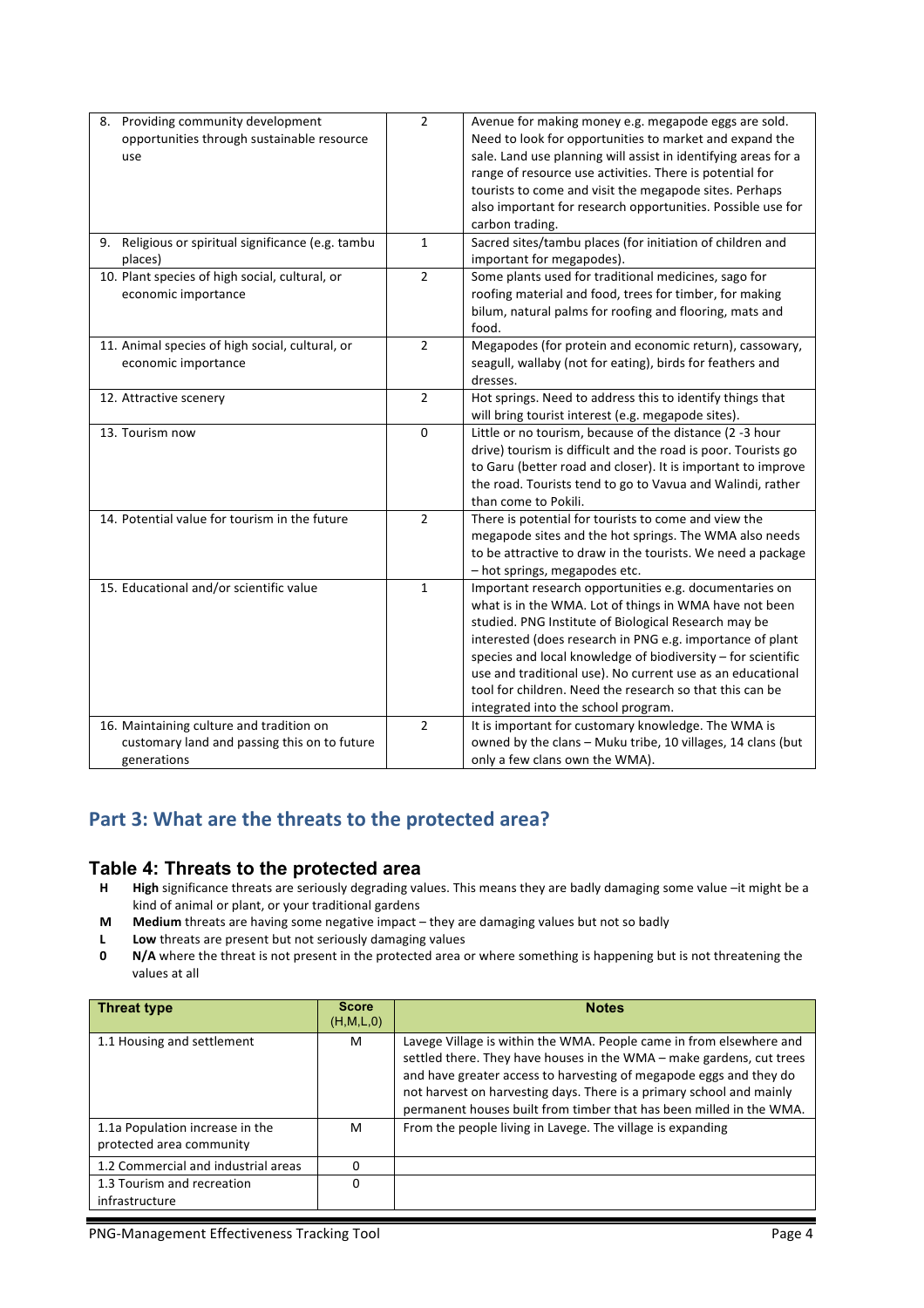| Expansion of gardening results in clearing for forest, use of timber for<br>2.1 Customary land owner and<br>М<br>community gardens and small crops<br>cooking and bush fires, which can be severe during drought periods).<br>We have lost about 3km of land on the Koimumu side - only people<br>from Lavege are gardening and not the customary land owners. Land<br>use planning helps to reduce the impact of gardening.<br>2.1a Drug cultivation<br>0<br>2.1b Commercial plantations<br>M<br>There is a buffer of about 50m between the WMA and the oil palm<br>plantations. There are no assessments done and we don't have a good<br>idea of the impacts of the commercial plantations. Village Oil Palm is<br>entering the WMA and oil palm is already in the WMA on the north<br>west edge. There is increasing pressure to expand oil palm<br>development. Mahonia Na Dari is working with the community to help<br>protect the WMA and its boundaries.<br>2.2 Wood and pulp plantations<br>0<br>2.3 Livestock farming and grazing<br>0<br>0<br>2.4 Marine and freshwater<br>aquaculture<br>3.1 Oil and gas drilling<br>$\mathbf 0$<br>$\mathbf 0$<br>3.2 Mining and quarrying<br>Mining prospecting was rejected by the community, but in the future<br>this may be a threat (to generate income).<br>Geothermal energy is proposed in the hot springs and could be a<br>3.3 Energy generation<br>L<br>threat.<br>Existing road crosses within the WMA. There is a road linking Lavege<br>4.1 Roads and railroads (include<br>M<br>road-killed animals)<br>village to the main road. People cause destruction along the road and<br>brings more people into the WMA causing overcrowding and<br>destruction (e.g. timber). Road causes erosion and sediment into<br>waterways.<br>$\Omega$<br>4.2 Utility and service lines (e.g.<br>electricity cables, telephone lines)<br>4.3 Shipping lanes<br>0<br>4.4 Flight paths<br>0<br>5.1 Hunting, killing and collecting<br>M<br>Megapode eggs and hunting of the birds. The customary landowners<br>terrestrial animals (including killing<br>live in 10 communities that have access to the WMA and this puts<br>of animals as a result of<br>pressure on harvesting of eggs.<br>human/wildlife conflict)<br>People from Lavege village are using plants e.g. galip nut (important<br>5.2 Gathering terrestrial plants or<br>0<br>plant products (non-timber)<br>nut used in cooking for customary purposes). Galip nuts - collected<br>when first child is born and used in initiation ceremonies.<br>M<br>5.3a Logging and wood harvesting<br>People from Lavege village are taking timber for housing material and<br>fire wood, and have a walk about saw mill. This is a WMA and any take<br>for local/customary use<br>will cause destruction and it also causes the birds to go away (nesting<br>areas are threatened). Clearing is continuing along parts of the Kapiura<br>River within the WMA. The customary landowners live in 10<br>communities that have access to the WMA and this puts pressure on<br>harvesting of timber.<br>5.3b Logging and wood harvesting-<br>0<br>commercial logging<br>Fresh water fish, presence of crocodiles. Use of poison - natural rope<br>5.4a Fishing, killing and harvesting<br>M<br>aquatic resources for<br>(Vine).<br>local/customary use<br>5.4b Fishing, killing and harvesting<br>0<br>aquatic resources for commercial<br>use<br>6.1 Recreational activities and<br>$\mathbf 0$<br>tourism<br>6.2 War, civil unrest and military<br>$\mathbf 0$ | <b>Threat type</b> | Score<br>(H, M, L, 0) | <b>Notes</b> |
|------------------------------------------------------------------------------------------------------------------------------------------------------------------------------------------------------------------------------------------------------------------------------------------------------------------------------------------------------------------------------------------------------------------------------------------------------------------------------------------------------------------------------------------------------------------------------------------------------------------------------------------------------------------------------------------------------------------------------------------------------------------------------------------------------------------------------------------------------------------------------------------------------------------------------------------------------------------------------------------------------------------------------------------------------------------------------------------------------------------------------------------------------------------------------------------------------------------------------------------------------------------------------------------------------------------------------------------------------------------------------------------------------------------------------------------------------------------------------------------------------------------------------------------------------------------------------------------------------------------------------------------------------------------------------------------------------------------------------------------------------------------------------------------------------------------------------------------------------------------------------------------------------------------------------------------------------------------------------------------------------------------------------------------------------------------------------------------------------------------------------------------------------------------------------------------------------------------------------------------------------------------------------------------------------------------------------------------------------------------------------------------------------------------------------------------------------------------------------------------------------------------------------------------------------------------------------------------------------------------------------------------------------------------------------------------------------------------------------------------------------------------------------------------------------------------------------------------------------------------------------------------------------------------------------------------------------------------------------------------------------------------------------------------------------------------------------------------------------------------------------------------------------------------------------------------------------------------------------------------------------------------------------------------------------------------------------------------------------------------------------------------------------------------------------------------------------------------------------------------------------------------------------------------------------------------|--------------------|-----------------------|--------------|
|                                                                                                                                                                                                                                                                                                                                                                                                                                                                                                                                                                                                                                                                                                                                                                                                                                                                                                                                                                                                                                                                                                                                                                                                                                                                                                                                                                                                                                                                                                                                                                                                                                                                                                                                                                                                                                                                                                                                                                                                                                                                                                                                                                                                                                                                                                                                                                                                                                                                                                                                                                                                                                                                                                                                                                                                                                                                                                                                                                                                                                                                                                                                                                                                                                                                                                                                                                                                                                                                                                                                                                  |                    |                       |              |
|                                                                                                                                                                                                                                                                                                                                                                                                                                                                                                                                                                                                                                                                                                                                                                                                                                                                                                                                                                                                                                                                                                                                                                                                                                                                                                                                                                                                                                                                                                                                                                                                                                                                                                                                                                                                                                                                                                                                                                                                                                                                                                                                                                                                                                                                                                                                                                                                                                                                                                                                                                                                                                                                                                                                                                                                                                                                                                                                                                                                                                                                                                                                                                                                                                                                                                                                                                                                                                                                                                                                                                  |                    |                       |              |
|                                                                                                                                                                                                                                                                                                                                                                                                                                                                                                                                                                                                                                                                                                                                                                                                                                                                                                                                                                                                                                                                                                                                                                                                                                                                                                                                                                                                                                                                                                                                                                                                                                                                                                                                                                                                                                                                                                                                                                                                                                                                                                                                                                                                                                                                                                                                                                                                                                                                                                                                                                                                                                                                                                                                                                                                                                                                                                                                                                                                                                                                                                                                                                                                                                                                                                                                                                                                                                                                                                                                                                  |                    |                       |              |
|                                                                                                                                                                                                                                                                                                                                                                                                                                                                                                                                                                                                                                                                                                                                                                                                                                                                                                                                                                                                                                                                                                                                                                                                                                                                                                                                                                                                                                                                                                                                                                                                                                                                                                                                                                                                                                                                                                                                                                                                                                                                                                                                                                                                                                                                                                                                                                                                                                                                                                                                                                                                                                                                                                                                                                                                                                                                                                                                                                                                                                                                                                                                                                                                                                                                                                                                                                                                                                                                                                                                                                  |                    |                       |              |
|                                                                                                                                                                                                                                                                                                                                                                                                                                                                                                                                                                                                                                                                                                                                                                                                                                                                                                                                                                                                                                                                                                                                                                                                                                                                                                                                                                                                                                                                                                                                                                                                                                                                                                                                                                                                                                                                                                                                                                                                                                                                                                                                                                                                                                                                                                                                                                                                                                                                                                                                                                                                                                                                                                                                                                                                                                                                                                                                                                                                                                                                                                                                                                                                                                                                                                                                                                                                                                                                                                                                                                  |                    |                       |              |
|                                                                                                                                                                                                                                                                                                                                                                                                                                                                                                                                                                                                                                                                                                                                                                                                                                                                                                                                                                                                                                                                                                                                                                                                                                                                                                                                                                                                                                                                                                                                                                                                                                                                                                                                                                                                                                                                                                                                                                                                                                                                                                                                                                                                                                                                                                                                                                                                                                                                                                                                                                                                                                                                                                                                                                                                                                                                                                                                                                                                                                                                                                                                                                                                                                                                                                                                                                                                                                                                                                                                                                  |                    |                       |              |
|                                                                                                                                                                                                                                                                                                                                                                                                                                                                                                                                                                                                                                                                                                                                                                                                                                                                                                                                                                                                                                                                                                                                                                                                                                                                                                                                                                                                                                                                                                                                                                                                                                                                                                                                                                                                                                                                                                                                                                                                                                                                                                                                                                                                                                                                                                                                                                                                                                                                                                                                                                                                                                                                                                                                                                                                                                                                                                                                                                                                                                                                                                                                                                                                                                                                                                                                                                                                                                                                                                                                                                  |                    |                       |              |
|                                                                                                                                                                                                                                                                                                                                                                                                                                                                                                                                                                                                                                                                                                                                                                                                                                                                                                                                                                                                                                                                                                                                                                                                                                                                                                                                                                                                                                                                                                                                                                                                                                                                                                                                                                                                                                                                                                                                                                                                                                                                                                                                                                                                                                                                                                                                                                                                                                                                                                                                                                                                                                                                                                                                                                                                                                                                                                                                                                                                                                                                                                                                                                                                                                                                                                                                                                                                                                                                                                                                                                  |                    |                       |              |
|                                                                                                                                                                                                                                                                                                                                                                                                                                                                                                                                                                                                                                                                                                                                                                                                                                                                                                                                                                                                                                                                                                                                                                                                                                                                                                                                                                                                                                                                                                                                                                                                                                                                                                                                                                                                                                                                                                                                                                                                                                                                                                                                                                                                                                                                                                                                                                                                                                                                                                                                                                                                                                                                                                                                                                                                                                                                                                                                                                                                                                                                                                                                                                                                                                                                                                                                                                                                                                                                                                                                                                  |                    |                       |              |
|                                                                                                                                                                                                                                                                                                                                                                                                                                                                                                                                                                                                                                                                                                                                                                                                                                                                                                                                                                                                                                                                                                                                                                                                                                                                                                                                                                                                                                                                                                                                                                                                                                                                                                                                                                                                                                                                                                                                                                                                                                                                                                                                                                                                                                                                                                                                                                                                                                                                                                                                                                                                                                                                                                                                                                                                                                                                                                                                                                                                                                                                                                                                                                                                                                                                                                                                                                                                                                                                                                                                                                  |                    |                       |              |
|                                                                                                                                                                                                                                                                                                                                                                                                                                                                                                                                                                                                                                                                                                                                                                                                                                                                                                                                                                                                                                                                                                                                                                                                                                                                                                                                                                                                                                                                                                                                                                                                                                                                                                                                                                                                                                                                                                                                                                                                                                                                                                                                                                                                                                                                                                                                                                                                                                                                                                                                                                                                                                                                                                                                                                                                                                                                                                                                                                                                                                                                                                                                                                                                                                                                                                                                                                                                                                                                                                                                                                  |                    |                       |              |
|                                                                                                                                                                                                                                                                                                                                                                                                                                                                                                                                                                                                                                                                                                                                                                                                                                                                                                                                                                                                                                                                                                                                                                                                                                                                                                                                                                                                                                                                                                                                                                                                                                                                                                                                                                                                                                                                                                                                                                                                                                                                                                                                                                                                                                                                                                                                                                                                                                                                                                                                                                                                                                                                                                                                                                                                                                                                                                                                                                                                                                                                                                                                                                                                                                                                                                                                                                                                                                                                                                                                                                  |                    |                       |              |
|                                                                                                                                                                                                                                                                                                                                                                                                                                                                                                                                                                                                                                                                                                                                                                                                                                                                                                                                                                                                                                                                                                                                                                                                                                                                                                                                                                                                                                                                                                                                                                                                                                                                                                                                                                                                                                                                                                                                                                                                                                                                                                                                                                                                                                                                                                                                                                                                                                                                                                                                                                                                                                                                                                                                                                                                                                                                                                                                                                                                                                                                                                                                                                                                                                                                                                                                                                                                                                                                                                                                                                  |                    |                       |              |
|                                                                                                                                                                                                                                                                                                                                                                                                                                                                                                                                                                                                                                                                                                                                                                                                                                                                                                                                                                                                                                                                                                                                                                                                                                                                                                                                                                                                                                                                                                                                                                                                                                                                                                                                                                                                                                                                                                                                                                                                                                                                                                                                                                                                                                                                                                                                                                                                                                                                                                                                                                                                                                                                                                                                                                                                                                                                                                                                                                                                                                                                                                                                                                                                                                                                                                                                                                                                                                                                                                                                                                  |                    |                       |              |
|                                                                                                                                                                                                                                                                                                                                                                                                                                                                                                                                                                                                                                                                                                                                                                                                                                                                                                                                                                                                                                                                                                                                                                                                                                                                                                                                                                                                                                                                                                                                                                                                                                                                                                                                                                                                                                                                                                                                                                                                                                                                                                                                                                                                                                                                                                                                                                                                                                                                                                                                                                                                                                                                                                                                                                                                                                                                                                                                                                                                                                                                                                                                                                                                                                                                                                                                                                                                                                                                                                                                                                  |                    |                       |              |
|                                                                                                                                                                                                                                                                                                                                                                                                                                                                                                                                                                                                                                                                                                                                                                                                                                                                                                                                                                                                                                                                                                                                                                                                                                                                                                                                                                                                                                                                                                                                                                                                                                                                                                                                                                                                                                                                                                                                                                                                                                                                                                                                                                                                                                                                                                                                                                                                                                                                                                                                                                                                                                                                                                                                                                                                                                                                                                                                                                                                                                                                                                                                                                                                                                                                                                                                                                                                                                                                                                                                                                  |                    |                       |              |
|                                                                                                                                                                                                                                                                                                                                                                                                                                                                                                                                                                                                                                                                                                                                                                                                                                                                                                                                                                                                                                                                                                                                                                                                                                                                                                                                                                                                                                                                                                                                                                                                                                                                                                                                                                                                                                                                                                                                                                                                                                                                                                                                                                                                                                                                                                                                                                                                                                                                                                                                                                                                                                                                                                                                                                                                                                                                                                                                                                                                                                                                                                                                                                                                                                                                                                                                                                                                                                                                                                                                                                  |                    |                       |              |
|                                                                                                                                                                                                                                                                                                                                                                                                                                                                                                                                                                                                                                                                                                                                                                                                                                                                                                                                                                                                                                                                                                                                                                                                                                                                                                                                                                                                                                                                                                                                                                                                                                                                                                                                                                                                                                                                                                                                                                                                                                                                                                                                                                                                                                                                                                                                                                                                                                                                                                                                                                                                                                                                                                                                                                                                                                                                                                                                                                                                                                                                                                                                                                                                                                                                                                                                                                                                                                                                                                                                                                  |                    |                       |              |
|                                                                                                                                                                                                                                                                                                                                                                                                                                                                                                                                                                                                                                                                                                                                                                                                                                                                                                                                                                                                                                                                                                                                                                                                                                                                                                                                                                                                                                                                                                                                                                                                                                                                                                                                                                                                                                                                                                                                                                                                                                                                                                                                                                                                                                                                                                                                                                                                                                                                                                                                                                                                                                                                                                                                                                                                                                                                                                                                                                                                                                                                                                                                                                                                                                                                                                                                                                                                                                                                                                                                                                  |                    |                       |              |
|                                                                                                                                                                                                                                                                                                                                                                                                                                                                                                                                                                                                                                                                                                                                                                                                                                                                                                                                                                                                                                                                                                                                                                                                                                                                                                                                                                                                                                                                                                                                                                                                                                                                                                                                                                                                                                                                                                                                                                                                                                                                                                                                                                                                                                                                                                                                                                                                                                                                                                                                                                                                                                                                                                                                                                                                                                                                                                                                                                                                                                                                                                                                                                                                                                                                                                                                                                                                                                                                                                                                                                  |                    |                       |              |
|                                                                                                                                                                                                                                                                                                                                                                                                                                                                                                                                                                                                                                                                                                                                                                                                                                                                                                                                                                                                                                                                                                                                                                                                                                                                                                                                                                                                                                                                                                                                                                                                                                                                                                                                                                                                                                                                                                                                                                                                                                                                                                                                                                                                                                                                                                                                                                                                                                                                                                                                                                                                                                                                                                                                                                                                                                                                                                                                                                                                                                                                                                                                                                                                                                                                                                                                                                                                                                                                                                                                                                  |                    |                       |              |
|                                                                                                                                                                                                                                                                                                                                                                                                                                                                                                                                                                                                                                                                                                                                                                                                                                                                                                                                                                                                                                                                                                                                                                                                                                                                                                                                                                                                                                                                                                                                                                                                                                                                                                                                                                                                                                                                                                                                                                                                                                                                                                                                                                                                                                                                                                                                                                                                                                                                                                                                                                                                                                                                                                                                                                                                                                                                                                                                                                                                                                                                                                                                                                                                                                                                                                                                                                                                                                                                                                                                                                  |                    |                       |              |
|                                                                                                                                                                                                                                                                                                                                                                                                                                                                                                                                                                                                                                                                                                                                                                                                                                                                                                                                                                                                                                                                                                                                                                                                                                                                                                                                                                                                                                                                                                                                                                                                                                                                                                                                                                                                                                                                                                                                                                                                                                                                                                                                                                                                                                                                                                                                                                                                                                                                                                                                                                                                                                                                                                                                                                                                                                                                                                                                                                                                                                                                                                                                                                                                                                                                                                                                                                                                                                                                                                                                                                  |                    |                       |              |
|                                                                                                                                                                                                                                                                                                                                                                                                                                                                                                                                                                                                                                                                                                                                                                                                                                                                                                                                                                                                                                                                                                                                                                                                                                                                                                                                                                                                                                                                                                                                                                                                                                                                                                                                                                                                                                                                                                                                                                                                                                                                                                                                                                                                                                                                                                                                                                                                                                                                                                                                                                                                                                                                                                                                                                                                                                                                                                                                                                                                                                                                                                                                                                                                                                                                                                                                                                                                                                                                                                                                                                  |                    |                       |              |
|                                                                                                                                                                                                                                                                                                                                                                                                                                                                                                                                                                                                                                                                                                                                                                                                                                                                                                                                                                                                                                                                                                                                                                                                                                                                                                                                                                                                                                                                                                                                                                                                                                                                                                                                                                                                                                                                                                                                                                                                                                                                                                                                                                                                                                                                                                                                                                                                                                                                                                                                                                                                                                                                                                                                                                                                                                                                                                                                                                                                                                                                                                                                                                                                                                                                                                                                                                                                                                                                                                                                                                  |                    |                       |              |
|                                                                                                                                                                                                                                                                                                                                                                                                                                                                                                                                                                                                                                                                                                                                                                                                                                                                                                                                                                                                                                                                                                                                                                                                                                                                                                                                                                                                                                                                                                                                                                                                                                                                                                                                                                                                                                                                                                                                                                                                                                                                                                                                                                                                                                                                                                                                                                                                                                                                                                                                                                                                                                                                                                                                                                                                                                                                                                                                                                                                                                                                                                                                                                                                                                                                                                                                                                                                                                                                                                                                                                  |                    |                       |              |
|                                                                                                                                                                                                                                                                                                                                                                                                                                                                                                                                                                                                                                                                                                                                                                                                                                                                                                                                                                                                                                                                                                                                                                                                                                                                                                                                                                                                                                                                                                                                                                                                                                                                                                                                                                                                                                                                                                                                                                                                                                                                                                                                                                                                                                                                                                                                                                                                                                                                                                                                                                                                                                                                                                                                                                                                                                                                                                                                                                                                                                                                                                                                                                                                                                                                                                                                                                                                                                                                                                                                                                  |                    |                       |              |
|                                                                                                                                                                                                                                                                                                                                                                                                                                                                                                                                                                                                                                                                                                                                                                                                                                                                                                                                                                                                                                                                                                                                                                                                                                                                                                                                                                                                                                                                                                                                                                                                                                                                                                                                                                                                                                                                                                                                                                                                                                                                                                                                                                                                                                                                                                                                                                                                                                                                                                                                                                                                                                                                                                                                                                                                                                                                                                                                                                                                                                                                                                                                                                                                                                                                                                                                                                                                                                                                                                                                                                  |                    |                       |              |
|                                                                                                                                                                                                                                                                                                                                                                                                                                                                                                                                                                                                                                                                                                                                                                                                                                                                                                                                                                                                                                                                                                                                                                                                                                                                                                                                                                                                                                                                                                                                                                                                                                                                                                                                                                                                                                                                                                                                                                                                                                                                                                                                                                                                                                                                                                                                                                                                                                                                                                                                                                                                                                                                                                                                                                                                                                                                                                                                                                                                                                                                                                                                                                                                                                                                                                                                                                                                                                                                                                                                                                  |                    |                       |              |
|                                                                                                                                                                                                                                                                                                                                                                                                                                                                                                                                                                                                                                                                                                                                                                                                                                                                                                                                                                                                                                                                                                                                                                                                                                                                                                                                                                                                                                                                                                                                                                                                                                                                                                                                                                                                                                                                                                                                                                                                                                                                                                                                                                                                                                                                                                                                                                                                                                                                                                                                                                                                                                                                                                                                                                                                                                                                                                                                                                                                                                                                                                                                                                                                                                                                                                                                                                                                                                                                                                                                                                  |                    |                       |              |
|                                                                                                                                                                                                                                                                                                                                                                                                                                                                                                                                                                                                                                                                                                                                                                                                                                                                                                                                                                                                                                                                                                                                                                                                                                                                                                                                                                                                                                                                                                                                                                                                                                                                                                                                                                                                                                                                                                                                                                                                                                                                                                                                                                                                                                                                                                                                                                                                                                                                                                                                                                                                                                                                                                                                                                                                                                                                                                                                                                                                                                                                                                                                                                                                                                                                                                                                                                                                                                                                                                                                                                  |                    |                       |              |
|                                                                                                                                                                                                                                                                                                                                                                                                                                                                                                                                                                                                                                                                                                                                                                                                                                                                                                                                                                                                                                                                                                                                                                                                                                                                                                                                                                                                                                                                                                                                                                                                                                                                                                                                                                                                                                                                                                                                                                                                                                                                                                                                                                                                                                                                                                                                                                                                                                                                                                                                                                                                                                                                                                                                                                                                                                                                                                                                                                                                                                                                                                                                                                                                                                                                                                                                                                                                                                                                                                                                                                  |                    |                       |              |
|                                                                                                                                                                                                                                                                                                                                                                                                                                                                                                                                                                                                                                                                                                                                                                                                                                                                                                                                                                                                                                                                                                                                                                                                                                                                                                                                                                                                                                                                                                                                                                                                                                                                                                                                                                                                                                                                                                                                                                                                                                                                                                                                                                                                                                                                                                                                                                                                                                                                                                                                                                                                                                                                                                                                                                                                                                                                                                                                                                                                                                                                                                                                                                                                                                                                                                                                                                                                                                                                                                                                                                  |                    |                       |              |
|                                                                                                                                                                                                                                                                                                                                                                                                                                                                                                                                                                                                                                                                                                                                                                                                                                                                                                                                                                                                                                                                                                                                                                                                                                                                                                                                                                                                                                                                                                                                                                                                                                                                                                                                                                                                                                                                                                                                                                                                                                                                                                                                                                                                                                                                                                                                                                                                                                                                                                                                                                                                                                                                                                                                                                                                                                                                                                                                                                                                                                                                                                                                                                                                                                                                                                                                                                                                                                                                                                                                                                  |                    |                       |              |
|                                                                                                                                                                                                                                                                                                                                                                                                                                                                                                                                                                                                                                                                                                                                                                                                                                                                                                                                                                                                                                                                                                                                                                                                                                                                                                                                                                                                                                                                                                                                                                                                                                                                                                                                                                                                                                                                                                                                                                                                                                                                                                                                                                                                                                                                                                                                                                                                                                                                                                                                                                                                                                                                                                                                                                                                                                                                                                                                                                                                                                                                                                                                                                                                                                                                                                                                                                                                                                                                                                                                                                  |                    |                       |              |
|                                                                                                                                                                                                                                                                                                                                                                                                                                                                                                                                                                                                                                                                                                                                                                                                                                                                                                                                                                                                                                                                                                                                                                                                                                                                                                                                                                                                                                                                                                                                                                                                                                                                                                                                                                                                                                                                                                                                                                                                                                                                                                                                                                                                                                                                                                                                                                                                                                                                                                                                                                                                                                                                                                                                                                                                                                                                                                                                                                                                                                                                                                                                                                                                                                                                                                                                                                                                                                                                                                                                                                  |                    |                       |              |
|                                                                                                                                                                                                                                                                                                                                                                                                                                                                                                                                                                                                                                                                                                                                                                                                                                                                                                                                                                                                                                                                                                                                                                                                                                                                                                                                                                                                                                                                                                                                                                                                                                                                                                                                                                                                                                                                                                                                                                                                                                                                                                                                                                                                                                                                                                                                                                                                                                                                                                                                                                                                                                                                                                                                                                                                                                                                                                                                                                                                                                                                                                                                                                                                                                                                                                                                                                                                                                                                                                                                                                  |                    |                       |              |
|                                                                                                                                                                                                                                                                                                                                                                                                                                                                                                                                                                                                                                                                                                                                                                                                                                                                                                                                                                                                                                                                                                                                                                                                                                                                                                                                                                                                                                                                                                                                                                                                                                                                                                                                                                                                                                                                                                                                                                                                                                                                                                                                                                                                                                                                                                                                                                                                                                                                                                                                                                                                                                                                                                                                                                                                                                                                                                                                                                                                                                                                                                                                                                                                                                                                                                                                                                                                                                                                                                                                                                  |                    |                       |              |
|                                                                                                                                                                                                                                                                                                                                                                                                                                                                                                                                                                                                                                                                                                                                                                                                                                                                                                                                                                                                                                                                                                                                                                                                                                                                                                                                                                                                                                                                                                                                                                                                                                                                                                                                                                                                                                                                                                                                                                                                                                                                                                                                                                                                                                                                                                                                                                                                                                                                                                                                                                                                                                                                                                                                                                                                                                                                                                                                                                                                                                                                                                                                                                                                                                                                                                                                                                                                                                                                                                                                                                  |                    |                       |              |
|                                                                                                                                                                                                                                                                                                                                                                                                                                                                                                                                                                                                                                                                                                                                                                                                                                                                                                                                                                                                                                                                                                                                                                                                                                                                                                                                                                                                                                                                                                                                                                                                                                                                                                                                                                                                                                                                                                                                                                                                                                                                                                                                                                                                                                                                                                                                                                                                                                                                                                                                                                                                                                                                                                                                                                                                                                                                                                                                                                                                                                                                                                                                                                                                                                                                                                                                                                                                                                                                                                                                                                  |                    |                       |              |
|                                                                                                                                                                                                                                                                                                                                                                                                                                                                                                                                                                                                                                                                                                                                                                                                                                                                                                                                                                                                                                                                                                                                                                                                                                                                                                                                                                                                                                                                                                                                                                                                                                                                                                                                                                                                                                                                                                                                                                                                                                                                                                                                                                                                                                                                                                                                                                                                                                                                                                                                                                                                                                                                                                                                                                                                                                                                                                                                                                                                                                                                                                                                                                                                                                                                                                                                                                                                                                                                                                                                                                  |                    |                       |              |
|                                                                                                                                                                                                                                                                                                                                                                                                                                                                                                                                                                                                                                                                                                                                                                                                                                                                                                                                                                                                                                                                                                                                                                                                                                                                                                                                                                                                                                                                                                                                                                                                                                                                                                                                                                                                                                                                                                                                                                                                                                                                                                                                                                                                                                                                                                                                                                                                                                                                                                                                                                                                                                                                                                                                                                                                                                                                                                                                                                                                                                                                                                                                                                                                                                                                                                                                                                                                                                                                                                                                                                  |                    |                       |              |
|                                                                                                                                                                                                                                                                                                                                                                                                                                                                                                                                                                                                                                                                                                                                                                                                                                                                                                                                                                                                                                                                                                                                                                                                                                                                                                                                                                                                                                                                                                                                                                                                                                                                                                                                                                                                                                                                                                                                                                                                                                                                                                                                                                                                                                                                                                                                                                                                                                                                                                                                                                                                                                                                                                                                                                                                                                                                                                                                                                                                                                                                                                                                                                                                                                                                                                                                                                                                                                                                                                                                                                  |                    |                       |              |
|                                                                                                                                                                                                                                                                                                                                                                                                                                                                                                                                                                                                                                                                                                                                                                                                                                                                                                                                                                                                                                                                                                                                                                                                                                                                                                                                                                                                                                                                                                                                                                                                                                                                                                                                                                                                                                                                                                                                                                                                                                                                                                                                                                                                                                                                                                                                                                                                                                                                                                                                                                                                                                                                                                                                                                                                                                                                                                                                                                                                                                                                                                                                                                                                                                                                                                                                                                                                                                                                                                                                                                  |                    |                       |              |
|                                                                                                                                                                                                                                                                                                                                                                                                                                                                                                                                                                                                                                                                                                                                                                                                                                                                                                                                                                                                                                                                                                                                                                                                                                                                                                                                                                                                                                                                                                                                                                                                                                                                                                                                                                                                                                                                                                                                                                                                                                                                                                                                                                                                                                                                                                                                                                                                                                                                                                                                                                                                                                                                                                                                                                                                                                                                                                                                                                                                                                                                                                                                                                                                                                                                                                                                                                                                                                                                                                                                                                  |                    |                       |              |
|                                                                                                                                                                                                                                                                                                                                                                                                                                                                                                                                                                                                                                                                                                                                                                                                                                                                                                                                                                                                                                                                                                                                                                                                                                                                                                                                                                                                                                                                                                                                                                                                                                                                                                                                                                                                                                                                                                                                                                                                                                                                                                                                                                                                                                                                                                                                                                                                                                                                                                                                                                                                                                                                                                                                                                                                                                                                                                                                                                                                                                                                                                                                                                                                                                                                                                                                                                                                                                                                                                                                                                  |                    |                       |              |
|                                                                                                                                                                                                                                                                                                                                                                                                                                                                                                                                                                                                                                                                                                                                                                                                                                                                                                                                                                                                                                                                                                                                                                                                                                                                                                                                                                                                                                                                                                                                                                                                                                                                                                                                                                                                                                                                                                                                                                                                                                                                                                                                                                                                                                                                                                                                                                                                                                                                                                                                                                                                                                                                                                                                                                                                                                                                                                                                                                                                                                                                                                                                                                                                                                                                                                                                                                                                                                                                                                                                                                  |                    |                       |              |
|                                                                                                                                                                                                                                                                                                                                                                                                                                                                                                                                                                                                                                                                                                                                                                                                                                                                                                                                                                                                                                                                                                                                                                                                                                                                                                                                                                                                                                                                                                                                                                                                                                                                                                                                                                                                                                                                                                                                                                                                                                                                                                                                                                                                                                                                                                                                                                                                                                                                                                                                                                                                                                                                                                                                                                                                                                                                                                                                                                                                                                                                                                                                                                                                                                                                                                                                                                                                                                                                                                                                                                  |                    |                       |              |
|                                                                                                                                                                                                                                                                                                                                                                                                                                                                                                                                                                                                                                                                                                                                                                                                                                                                                                                                                                                                                                                                                                                                                                                                                                                                                                                                                                                                                                                                                                                                                                                                                                                                                                                                                                                                                                                                                                                                                                                                                                                                                                                                                                                                                                                                                                                                                                                                                                                                                                                                                                                                                                                                                                                                                                                                                                                                                                                                                                                                                                                                                                                                                                                                                                                                                                                                                                                                                                                                                                                                                                  |                    |                       |              |
|                                                                                                                                                                                                                                                                                                                                                                                                                                                                                                                                                                                                                                                                                                                                                                                                                                                                                                                                                                                                                                                                                                                                                                                                                                                                                                                                                                                                                                                                                                                                                                                                                                                                                                                                                                                                                                                                                                                                                                                                                                                                                                                                                                                                                                                                                                                                                                                                                                                                                                                                                                                                                                                                                                                                                                                                                                                                                                                                                                                                                                                                                                                                                                                                                                                                                                                                                                                                                                                                                                                                                                  |                    |                       |              |
|                                                                                                                                                                                                                                                                                                                                                                                                                                                                                                                                                                                                                                                                                                                                                                                                                                                                                                                                                                                                                                                                                                                                                                                                                                                                                                                                                                                                                                                                                                                                                                                                                                                                                                                                                                                                                                                                                                                                                                                                                                                                                                                                                                                                                                                                                                                                                                                                                                                                                                                                                                                                                                                                                                                                                                                                                                                                                                                                                                                                                                                                                                                                                                                                                                                                                                                                                                                                                                                                                                                                                                  |                    |                       |              |
|                                                                                                                                                                                                                                                                                                                                                                                                                                                                                                                                                                                                                                                                                                                                                                                                                                                                                                                                                                                                                                                                                                                                                                                                                                                                                                                                                                                                                                                                                                                                                                                                                                                                                                                                                                                                                                                                                                                                                                                                                                                                                                                                                                                                                                                                                                                                                                                                                                                                                                                                                                                                                                                                                                                                                                                                                                                                                                                                                                                                                                                                                                                                                                                                                                                                                                                                                                                                                                                                                                                                                                  |                    |                       |              |
|                                                                                                                                                                                                                                                                                                                                                                                                                                                                                                                                                                                                                                                                                                                                                                                                                                                                                                                                                                                                                                                                                                                                                                                                                                                                                                                                                                                                                                                                                                                                                                                                                                                                                                                                                                                                                                                                                                                                                                                                                                                                                                                                                                                                                                                                                                                                                                                                                                                                                                                                                                                                                                                                                                                                                                                                                                                                                                                                                                                                                                                                                                                                                                                                                                                                                                                                                                                                                                                                                                                                                                  | exercises          |                       |              |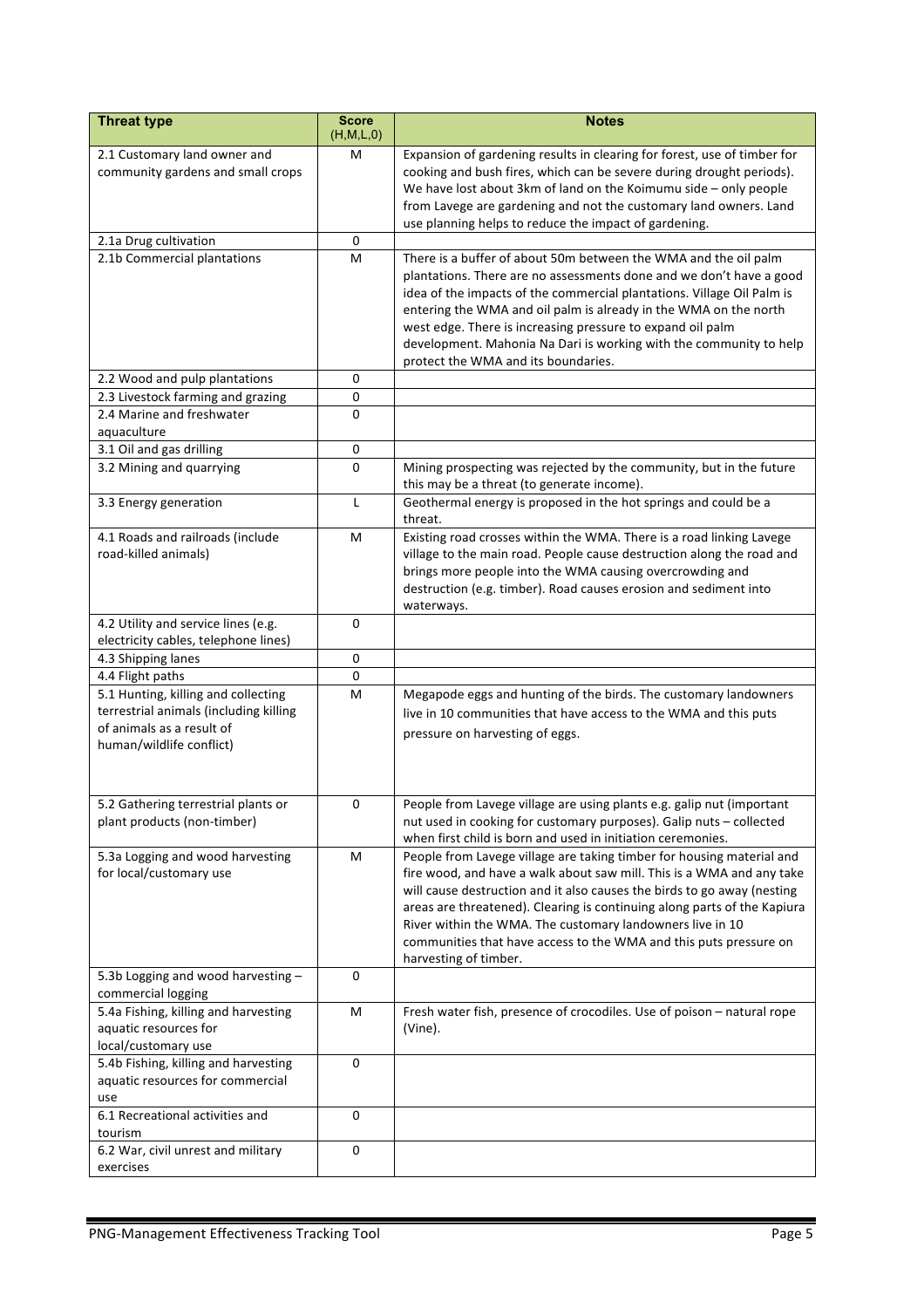| <b>Threat type</b>                                                        | <b>Score</b>   | <b>Notes</b>                                                                                                                           |
|---------------------------------------------------------------------------|----------------|----------------------------------------------------------------------------------------------------------------------------------------|
|                                                                           | (H,M,L,0)<br>0 |                                                                                                                                        |
| 6.3 Research, education and other<br>work-related activities in protected |                | PNG Institute of Biological Research has a study on bird species, but<br>this is not a threat.                                         |
| areas                                                                     |                |                                                                                                                                        |
| 6.4 Activities of protected area                                          | $\Omega$       |                                                                                                                                        |
| managers (e.g. construction or                                            |                |                                                                                                                                        |
| vehicle use)                                                              |                |                                                                                                                                        |
| 6.5 Deliberate vandalism, destructive                                     | $\Omega$       |                                                                                                                                        |
| activities or threats to protected                                        |                |                                                                                                                                        |
| area staff and visitors                                                   |                |                                                                                                                                        |
| 7.1 Fire and fire suppression                                             | L              | When in dry season or drought e.g. El Nino, especially close to Lavege.                                                                |
| (including arson)                                                         |                | WMA generally has good vegetation and this prevents the spread of                                                                      |
|                                                                           |                | fire. Generally the vegetation will return after the fire.                                                                             |
| 7.2 Dams, hydrological modification                                       | $\Omega$       |                                                                                                                                        |
| and water management/use                                                  |                |                                                                                                                                        |
| 7.3a Increased fragmentation within                                       | $\Omega$       |                                                                                                                                        |
| protected area<br>7.3b Isolation from other natural                       |                |                                                                                                                                        |
| habitat (e.g. deforestation)                                              | L              | Some oil palm plantation on the north and east, but good forest cover<br>on the south and west.                                        |
| 7.3c Other 'edge effects' on park                                         | $\Omega$       |                                                                                                                                        |
| values                                                                    |                |                                                                                                                                        |
| 7.3d Loss of keystone species (e.g.                                       | $\Omega$       |                                                                                                                                        |
| top predators, pollinators etc.)                                          |                |                                                                                                                                        |
| 8.1 Pest plants                                                           | L              | Piper tree found in some areas, but not extensive                                                                                      |
| 8.1a Pest animals                                                         | $\mathsf{L}$   | Cane toads                                                                                                                             |
| 8.1b Diseases such as fungus or                                           | $\Omega$       | No data                                                                                                                                |
| viruses that make native plants or                                        |                |                                                                                                                                        |
| animals sick                                                              |                |                                                                                                                                        |
| 8.2 Introduced genetic material (e.g.                                     | 0              |                                                                                                                                        |
| genetically modified organisms)                                           |                |                                                                                                                                        |
| 9.1 Household sewage and urban                                            | $\Omega$       |                                                                                                                                        |
| waste water                                                               |                |                                                                                                                                        |
| 9.1a Sewage and waste water from                                          | 0              |                                                                                                                                        |
| protected area facilities                                                 |                |                                                                                                                                        |
| 9.2 Industrial, mining and military                                       | 0              |                                                                                                                                        |
| effluents                                                                 |                |                                                                                                                                        |
| 9.3 Agricultural and forestry                                             | L              | Some fertilizers from oil palm and siltation of rivers from logging /                                                                  |
| effluents (e.g. excess fertilizers or<br>pesticides)                      |                | palm oil. Main impact is from oil palm on the proposed extension to<br>the WMA into a LMMA.                                            |
| 9.4 Garbage and solid waste                                               | 0              |                                                                                                                                        |
| 9.5 Air-borne pollutants                                                  | 0              |                                                                                                                                        |
| 9.6 Excess energy (e.g. heat                                              | 0              |                                                                                                                                        |
| pollution, lights etc.)                                                   |                |                                                                                                                                        |
| 10.1 Volcanoes                                                            | $\pmb{0}$      |                                                                                                                                        |
| 10.2 Earthquakes/Tsunamis                                                 | 0              |                                                                                                                                        |
| 10.3 Avalanches/Landslides                                                | 0              |                                                                                                                                        |
| 10.4 Erosion and siltation/                                               | $\Omega$       |                                                                                                                                        |
| deposition (e.g. shoreline or riverbed                                    |                |                                                                                                                                        |
| changes)                                                                  |                |                                                                                                                                        |
| 11.1 Habitat shifting and alteration                                      | М              | Megapodes are dying out and research is needed to find out why.                                                                        |
| 11.2 Droughts                                                             | 0              |                                                                                                                                        |
| 11.3 Temperature extremes                                                 | 0              |                                                                                                                                        |
| 11.4 Storms and flooding                                                  | 0              |                                                                                                                                        |
| 11.5 Coral bleaching                                                      | $\pmb{0}$      |                                                                                                                                        |
| 11.6 Intrusion by saltwater into                                          | $\Omega$       |                                                                                                                                        |
| gardens etc.                                                              |                |                                                                                                                                        |
| 11.7 Sea level rise                                                       | 0              |                                                                                                                                        |
| Other (please explain)                                                    |                |                                                                                                                                        |
| 12.1 Loss of cultural links, traditional                                  | H.             | Collection of megapode eggs which is against the WMA Management                                                                        |
| knowledge and/or management<br>practices                                  |                | Plan; use of spades and metal plates for collecting instead of using<br>hands (respect of environment). Previously eggs were harvested |
|                                                                           |                | according to rules, but now people harvest at any time - the old                                                                       |
|                                                                           |                |                                                                                                                                        |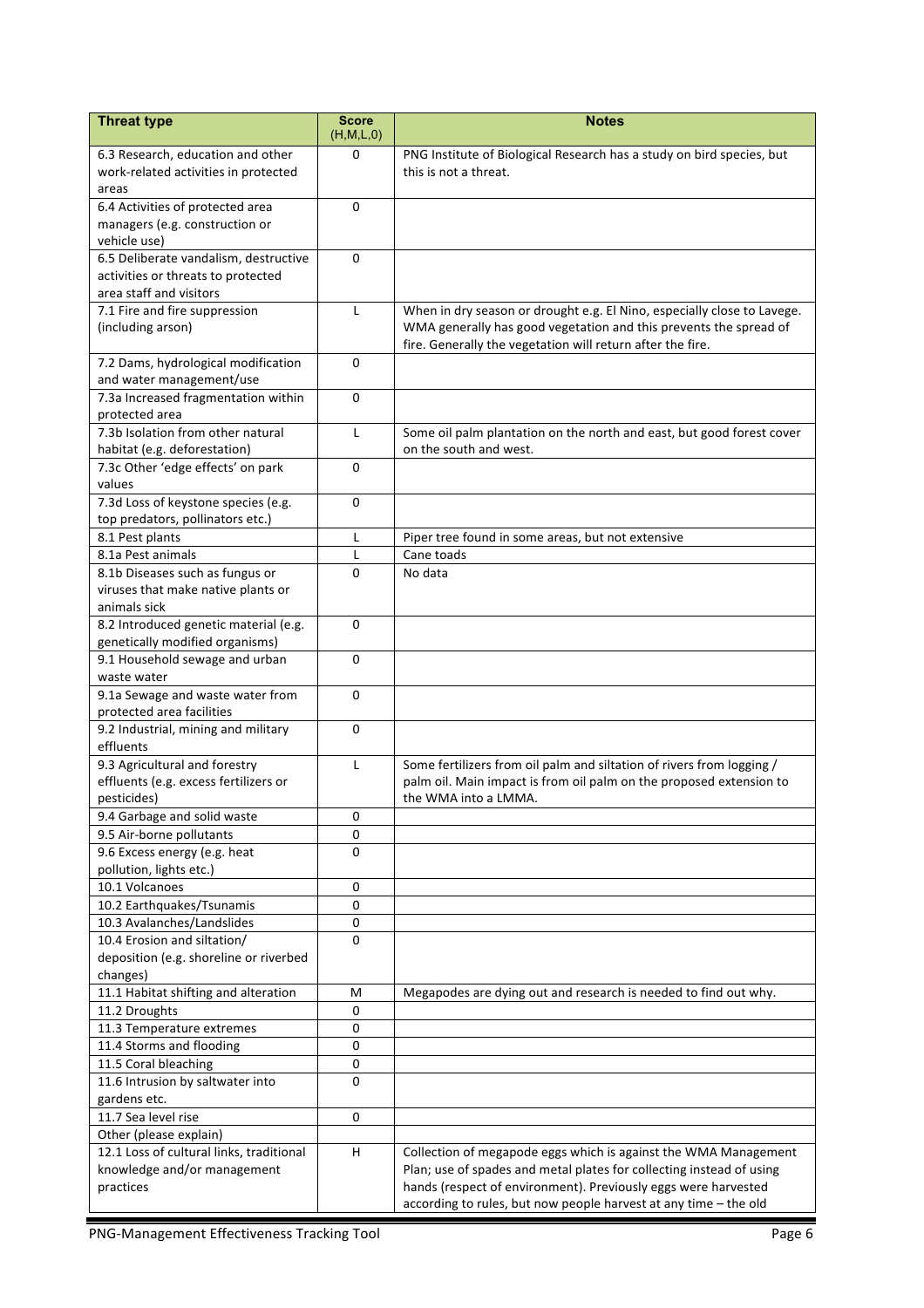| <b>Threat type</b>                                                      | <b>Score</b><br>(H,M,L,0) | <b>Notes</b>                                                                                                                                                                                                                         |
|-------------------------------------------------------------------------|---------------------------|--------------------------------------------------------------------------------------------------------------------------------------------------------------------------------------------------------------------------------------|
|                                                                         |                           | practices are gone. There is also the effect of influence groups on<br>traditional values and freedom. Exposure to money/development<br>affects community values and money is driving the change away from<br>traditional practices. |
| 12.2 Natural deterioration of<br>important cultural site values         | 0                         | Sacred site still being maintained in the WMA.                                                                                                                                                                                       |
| 12.3 Destruction of cultural heritage<br>buildings, gardens, sites etc. | 0                         |                                                                                                                                                                                                                                      |
| Other                                                                   |                           |                                                                                                                                                                                                                                      |

### Table 5. Worst threats and ways forward

| <b>Threat</b><br>(Most significant<br>first) | <b>Threat number</b><br>or name (copy<br>from Table 4) | Please explain the nature of the threat and what impact is it causing and<br>indicate how to reduce the impact of the threat.                                                                                                                                                                                                                                                                                                         |
|----------------------------------------------|--------------------------------------------------------|---------------------------------------------------------------------------------------------------------------------------------------------------------------------------------------------------------------------------------------------------------------------------------------------------------------------------------------------------------------------------------------------------------------------------------------|
| Population growth                            | 1.1a                                                   | Increased population and fewer resources to share. Family planning is in place<br>now and should be supported. Establishing "house boy" system (for certain<br>times) – men stay there for some times, away from their wives. It has been a<br>traditional method of birth control – teaches about many issues including birth<br>control. Also need education/awareness raising about the issues surrounding<br>having a big family. |
| Lack of support                              | Other                                                  | The WMA receives little assistance (e.g. money, resources). We need money to<br>help us to better manage the WMA.                                                                                                                                                                                                                                                                                                                     |
| Lavege community<br>living in the WMA        | 1.1                                                    | Need to find solutions to remove the settlers e.g. resettle them elsewhere e.g.<br>outside the WMA. We could identify a specific area (e.g. near Lake Lallili) where<br>they could go. The Land use Management Plan could identify areas for<br>resettlement.                                                                                                                                                                         |

# Part 4: What is the management like in the protected area?

## **Table 6. Management effectiveness scores, comments, next steps**

| <b>Issue</b>                      | <b>Score</b><br>$(0,1,2,3 \text{ NA})$ | <b>Comment</b>                                                                                                                                                                                                                                                                                                                                                                                              | <b>Next steps</b>                                                                                                                                                |
|-----------------------------------|----------------------------------------|-------------------------------------------------------------------------------------------------------------------------------------------------------------------------------------------------------------------------------------------------------------------------------------------------------------------------------------------------------------------------------------------------------------|------------------------------------------------------------------------------------------------------------------------------------------------------------------|
| 1a. Legal status                  | 3                                      | Legally gazetted.                                                                                                                                                                                                                                                                                                                                                                                           |                                                                                                                                                                  |
| 1b. Legal status                  |                                        |                                                                                                                                                                                                                                                                                                                                                                                                             |                                                                                                                                                                  |
| 2a. Protected area<br>regulations | 2                                      | Draft Management plan (2014) funded<br>by Mama Graun, being finalised by<br>Mahonia Na Dari, however it is not<br>endorsed - need community input to<br>finalise; there are customs in place, as<br>part of regulations, in terms of<br>harvesting megapode eggs (harvest<br>Tues/Friday and closed in August;<br>harvest April - November); the draft<br>Management Plan has the rules and<br>regulations. | Finalise the Management Plan - some<br>of the weaknesses will be addressed<br>in the management plan. The<br>governance issues will be addressed<br>in the plan. |
| 2b. Protected area<br>regulations |                                        |                                                                                                                                                                                                                                                                                                                                                                                                             |                                                                                                                                                                  |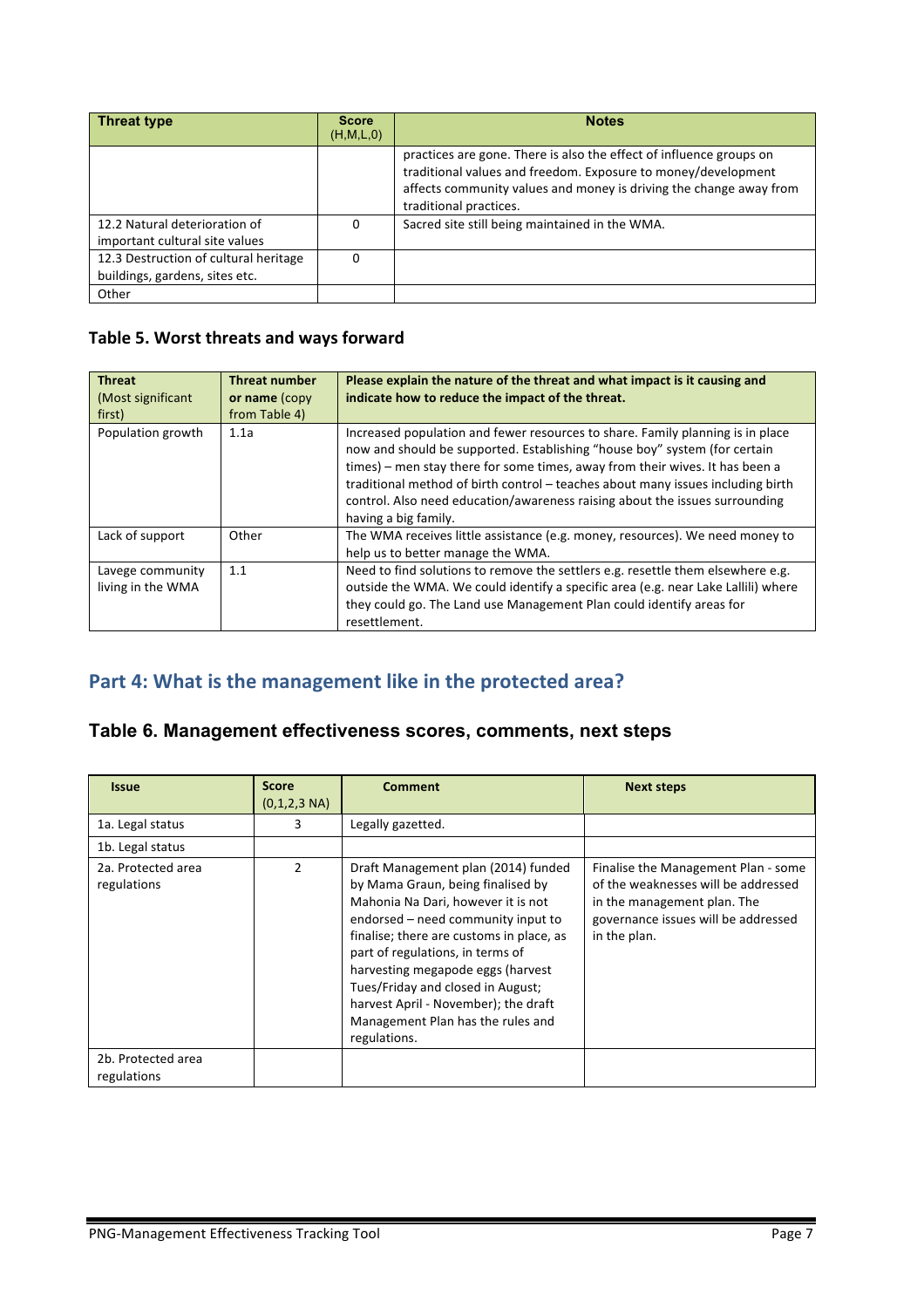| <b>Issue</b>                    | <b>Score</b><br>$(0,1,2,3 \text{ NA})$ | <b>Comment</b>                                                                                                                                                                                                                                                                                                                     | <b>Next steps</b>                                                                                                                                                                                                                                                                                                                                                                                                                                            |
|---------------------------------|----------------------------------------|------------------------------------------------------------------------------------------------------------------------------------------------------------------------------------------------------------------------------------------------------------------------------------------------------------------------------------|--------------------------------------------------------------------------------------------------------------------------------------------------------------------------------------------------------------------------------------------------------------------------------------------------------------------------------------------------------------------------------------------------------------------------------------------------------------|
| 3. Law enforcement              | 1                                      | With rules, but with limited<br>enforcement due to limited resources.<br>Very limited capacity - no people to do<br>monitoring. No payment for customary<br>landowners who are trying to manage<br>their area. Lack of institutional support                                                                                       | Need rangers to monitor (how many<br>eggs are harvested etc) - once the<br>data is there, this will help future<br>management and income generation.<br>The community is aiming for<br>improved sustainability. The<br>megapode eggs are a valuable<br>resource.                                                                                                                                                                                             |
| 4. Protected area<br>objectives | $\overline{2}$                         | Some objectives are agreed by the<br>landowners.                                                                                                                                                                                                                                                                                   | Finalise draft Management Plan,<br>develop Tourism Plan, and<br>implement the Land use Plan                                                                                                                                                                                                                                                                                                                                                                  |
| 5. Protected area design        | $\overline{2}$                         | Size is OK for megapodes to lay eggs<br>and find food, but there is not<br>complete information on where all<br>megapode sites are.                                                                                                                                                                                                | Would like to expand the WMA into<br>Commodor Bay, but this needs<br>further discussion with the<br>communities. This will help to protect<br>the reefs, mangroves, kina shells and<br>sago. Need to undertake a study,<br>tagging and monitoring of<br>megapodes. Landuse planning will<br>assist the community to identify<br>megapode sites (this needs further<br>research) - GIS mapping is important<br>and is being undertaken by Mahonia<br>Na Dari. |
| 6. Protected area<br>boundaries | $\mathbf{1}$                           | The settlers in Lavege don't respect our<br>boundaries. Need to revisit the<br>boundary to include the expansion<br>area(s); new generation might not<br>know the boundaries. There may be a<br>technical description, but there is no<br>physical (visible) demarcation and this<br>can be unclear when walking on the<br>ground. | The community intend to expand the<br>boundary into the marine area. A<br>Land use plan and zoning is required<br>in the future. Sign posts need to be<br>placed at the proposed new<br>boundaries on both ends of the<br>WMA.                                                                                                                                                                                                                               |
| 7. Management plan              | $\mathbf{1}$                           | Management plan (draft) under review<br>now. However, some of the ideas/rules<br>in the draft plan are currently being<br>implemented.                                                                                                                                                                                             | New plan is being developed.                                                                                                                                                                                                                                                                                                                                                                                                                                 |
| 7a. Planning process            | 1                                      |                                                                                                                                                                                                                                                                                                                                    | The plan will be taken to the<br>community and they will have input<br>before it is finalised.                                                                                                                                                                                                                                                                                                                                                               |
| 7b. Planning process            | $\pmb{0}$                              | This is the first plan, so no regular<br>review process has been in place.                                                                                                                                                                                                                                                         | Community and other stakeholders<br>will have input into the new draft<br>plan.                                                                                                                                                                                                                                                                                                                                                                              |
| 7c. Planning process            | $\mathbf{1}$                           | Mahonia have been doing workshops<br>in terms of the plan and this will be<br>integrated into the plan.                                                                                                                                                                                                                            |                                                                                                                                                                                                                                                                                                                                                                                                                                                              |
| 8. Regular work plan            | 0                                      |                                                                                                                                                                                                                                                                                                                                    | The work plan will be part of the<br>Management Plan.                                                                                                                                                                                                                                                                                                                                                                                                        |
| 9. Resource inventory           | $\overline{2}$                         | Customary knowledge is good in<br>relation to the forest and many<br>species.                                                                                                                                                                                                                                                      | Information is needed on megapode<br>sites, monitoring (e.g. eggs being<br>taken). This will help with the design<br>of better rules. Socio-economic<br>studies required e.g. on the harvest<br>of the eggs (money generated, what<br>is it used for etc).                                                                                                                                                                                                   |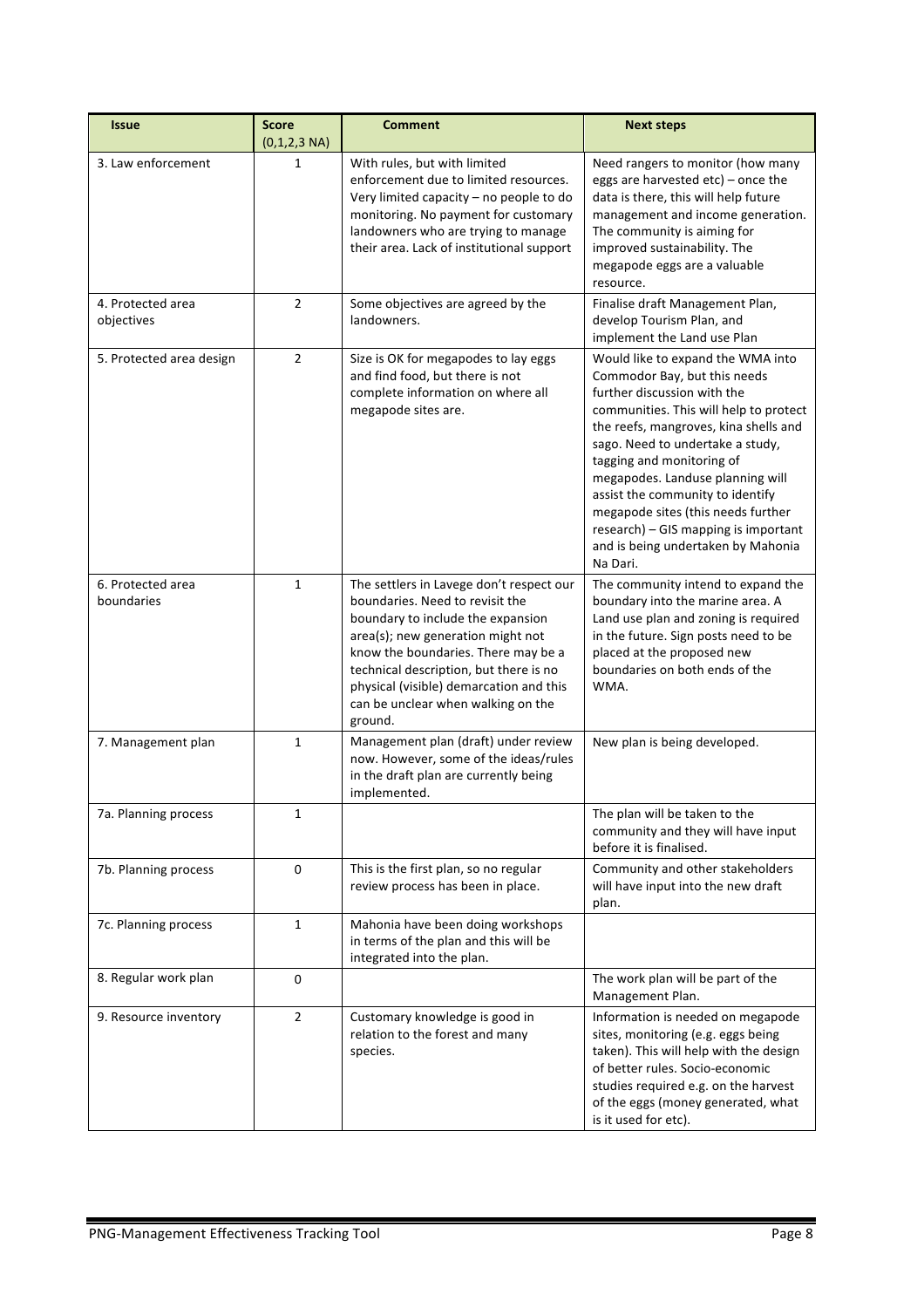| <b>Issue</b>                                          | <b>Score</b><br>$(0,1,2,3 \text{ NA})$ | <b>Comment</b>                                                                                                                                                                                                                                                                                                                                                                                                                      | <b>Next steps</b>                                                                                                                                                                                                                                                                                                                                                                                                                                                                                                                       |
|-------------------------------------------------------|----------------------------------------|-------------------------------------------------------------------------------------------------------------------------------------------------------------------------------------------------------------------------------------------------------------------------------------------------------------------------------------------------------------------------------------------------------------------------------------|-----------------------------------------------------------------------------------------------------------------------------------------------------------------------------------------------------------------------------------------------------------------------------------------------------------------------------------------------------------------------------------------------------------------------------------------------------------------------------------------------------------------------------------------|
| 10. Protection systems                                | 1                                      | People from outside pay the WMA<br>committee to get to the hot springs<br>(10k per person), but there is no<br>patrolling of the WMA.                                                                                                                                                                                                                                                                                               | When the Management Plan is in<br>place it will address monitoring of<br>the important sites in the WMA. We<br>will look at enforcement laws and<br>prosecution of intruders - at several<br>levels e.g. village court to LLG.                                                                                                                                                                                                                                                                                                          |
| 11. Research and<br>monitoring                        | $\mathbf{1}$                           | Rangers do some monitoring of the<br>megapode sites (rangers are being<br>trained).                                                                                                                                                                                                                                                                                                                                                 | People would like the results of<br>research returned to the community<br>to help with management (e.g. the<br>researchers or rangers should return<br>to the area to inform the<br>community). The ranger training<br>program will incorporate train the<br>trainer programs - to increase their<br>capacity in monitoring and patrolling,<br>data collection (e.g. for eggs and<br>other species). People will be<br>interviewed to find out what occurs<br>throughout the WMA and to identify<br>the important sites for management. |
| 12. Resource<br>management                            | $\mathbf{1}$                           | There are some rules for megapode<br>harvesting and the community tries,<br>through its rangers, to implement this<br>effectively.                                                                                                                                                                                                                                                                                                  | Improved ranger training (skills<br>development), inventory (species and<br>habitats), recording information and<br>storing information. The community<br>could play a role in gaining further<br>information to help in active<br>management.                                                                                                                                                                                                                                                                                          |
| 13a. Staff numbers                                    | 0                                      |                                                                                                                                                                                                                                                                                                                                                                                                                                     |                                                                                                                                                                                                                                                                                                                                                                                                                                                                                                                                         |
| 13b. Other people<br>working on the protected<br>area | $\overline{2}$                         | People are not fully supportive because<br>they don't really understand the<br>importance of conservation. The<br>expectation of financial gain is high<br>compared to community social<br>responsibility toward resource<br>stewardship. Some individuals have<br>"selfish motives". There has been a<br>recent election; 26 committee<br>members and 4 executive members.<br>Some members will implement the<br>required actions. | The Committee must be active in<br>raising awareness of the benefits of<br>the WMA. There is a need to involve<br>Local Level Government and village<br>leaders and church groups.                                                                                                                                                                                                                                                                                                                                                      |
| 14. Training and skills                               | 1                                      |                                                                                                                                                                                                                                                                                                                                                                                                                                     | Need to train the rangers, raising<br>awareness in the community,<br>improving governance (this will<br>enhance management) e.g. capacity<br>building of the committee (e.g.<br>financing, marketing, leadership);<br>exchange of ideas and site visits to<br>other areas. Also need IT training,<br>para-legal training (to help<br>enforcement officers).                                                                                                                                                                             |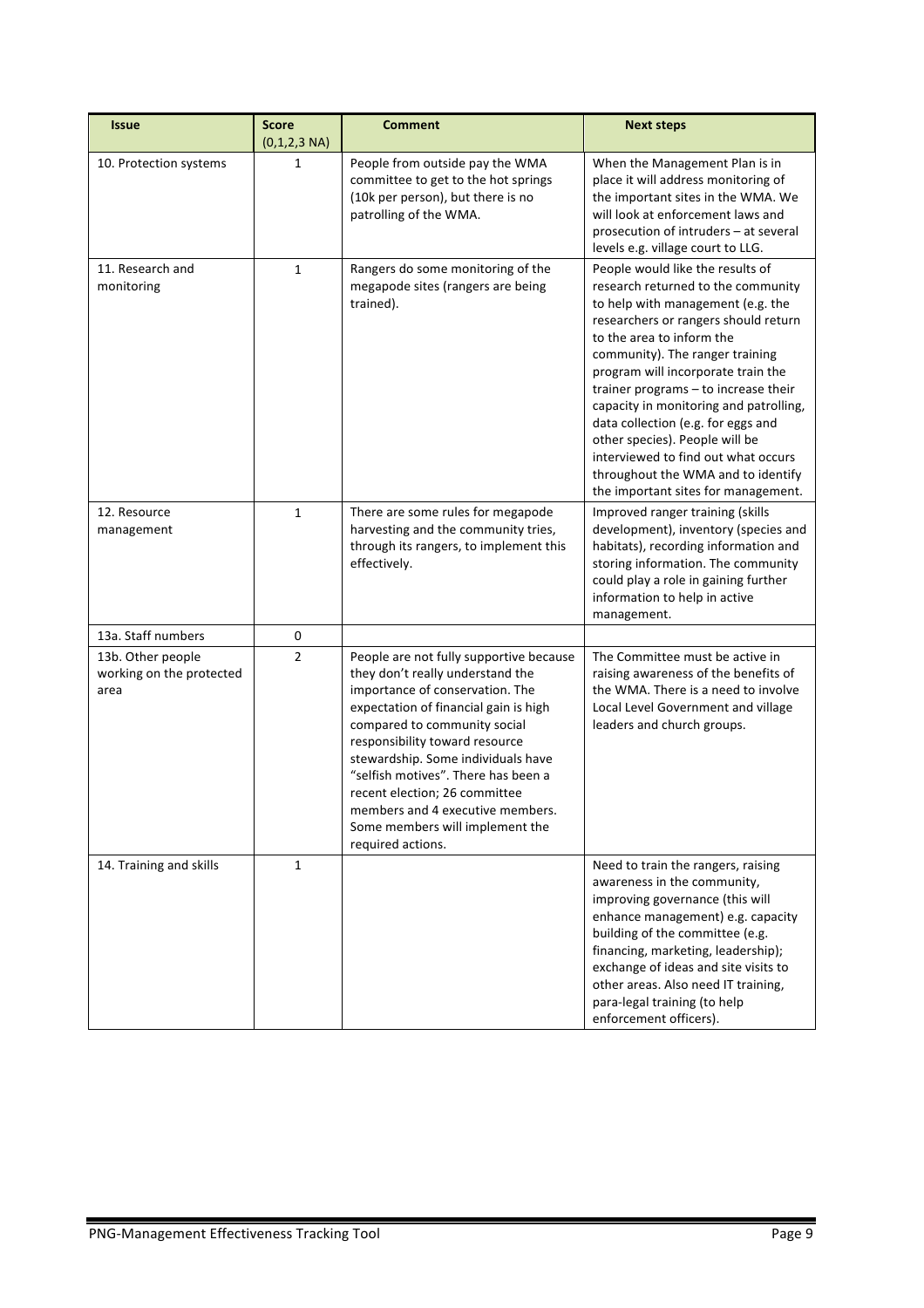| <b>Issue</b>                                          | <b>Score</b><br>$(0,1,2,3 \text{ NA})$ | <b>Comment</b>                                                                                                                                                             | <b>Next steps</b>                                                                                                                                                                                                                                                                                                                                                                                                                                                                                                                                                                   |
|-------------------------------------------------------|----------------------------------------|----------------------------------------------------------------------------------------------------------------------------------------------------------------------------|-------------------------------------------------------------------------------------------------------------------------------------------------------------------------------------------------------------------------------------------------------------------------------------------------------------------------------------------------------------------------------------------------------------------------------------------------------------------------------------------------------------------------------------------------------------------------------------|
| 15. Current budget                                    | 1                                      |                                                                                                                                                                            | Mahonia is working with the LLG and<br>District governments to identify<br>possible funding for the WMA's<br>proposed projects and is asking them<br>to incorporate the needs of the WMA<br>into their future budgets. Need to<br>submit and write proposals to donor<br>agencies e.g. New Britain Palm Oil Ltd<br>(e.g. need to consider how some of<br>this money from the NBPOL Trust<br>Fund or other sources can be injected<br>into the WMAs). NBPOL are a major<br>business in this region and they<br>should be contributing to the<br>province and in particular the WMAs. |
| 16. Security of budget                                | 0                                      | Mainly from project funds e.g. 2,000<br>kina from WND PA for monitoring<br>harvesting of megapode eggs in 2015.<br>Now there is no secure funding for<br>operational work. | Sustainable funding from the<br>government to sustain WMAs is<br>needed. It should come from<br>provincial, district and LLG.                                                                                                                                                                                                                                                                                                                                                                                                                                                       |
| 17. Management of<br>budget                           | $\mathbf{1}$                           | Project money is expended and there is<br>good reporting.                                                                                                                  | Need to put systems in place to help<br>the committee to manage the funds<br>that are coming in e.g. simple<br>booking and aiding the treasurer in<br>receipting and reporting.                                                                                                                                                                                                                                                                                                                                                                                                     |
| 18. Equipment                                         | $\mathbf{1}$                           | 4 mountain bikes for the rangers;<br>generator for the management<br>committee to use for training and<br>meetings (in the evenings).                                      | Office space for the committee or a<br>resource centre, computer and office<br>equipment, GPS for survey work and<br>boundary demarcation, solar light<br>(for the equipment).                                                                                                                                                                                                                                                                                                                                                                                                      |
| 19. Maintenance of<br>equipment                       | 3                                      |                                                                                                                                                                            |                                                                                                                                                                                                                                                                                                                                                                                                                                                                                                                                                                                     |
| 20. Education and<br>awareness                        | $\mathbf{1}$                           | Through MND, NBPOL. There is not a<br>regular program. There is an<br>Awareness Committee that will be<br>formed under the new Management<br>Committee.                    | Should be a regular education plan<br>developed and implemented. The<br><b>WMA Committee will take</b><br>responsibility for this under the new<br>Awareness Committee.                                                                                                                                                                                                                                                                                                                                                                                                             |
| 21. Planning for land use<br>or marine activities     | 0                                      |                                                                                                                                                                            | Identified expansion area (mangrove)<br>for incorporation in the updated<br>resource management plan and<br>proposed new boundaries for the<br>park. The regional planning process<br>should consult with the WMA<br>Committee.                                                                                                                                                                                                                                                                                                                                                     |
| 22. State and commercial<br>neighbours                | $\mathbf{1}$                           | With inputs from NBPOL.                                                                                                                                                    |                                                                                                                                                                                                                                                                                                                                                                                                                                                                                                                                                                                     |
| 23. Indigenous people/<br><b>Customary landowners</b> | $\overline{2}$                         |                                                                                                                                                                            |                                                                                                                                                                                                                                                                                                                                                                                                                                                                                                                                                                                     |
| 24a. Impact on<br>communities                         | $\mathbf{1}$                           | Discussions with Local Level<br>Government.                                                                                                                                | $\ddot{\phantom{0}}$                                                                                                                                                                                                                                                                                                                                                                                                                                                                                                                                                                |
| 24b. Impact on<br>communities                         | $\mathbf{1}$                           |                                                                                                                                                                            | This will be looked at as part of the<br>Management Plan - to find ways to<br>improve livelihoods                                                                                                                                                                                                                                                                                                                                                                                                                                                                                   |
| 24c. Impact on<br>communities                         | $\mathbf{1}$                           |                                                                                                                                                                            |                                                                                                                                                                                                                                                                                                                                                                                                                                                                                                                                                                                     |
| 25. Economic benefit                                  | $\overline{2}$                         | Selling of megapode eggs (seasonal);<br>with calendar for harvesting; 2,000 kina<br>from WNB PA for monitoring<br>harvesting                                               | Tourism can be developed to provide<br>income (e.g. hot springs, developing<br>a tourism package).                                                                                                                                                                                                                                                                                                                                                                                                                                                                                  |